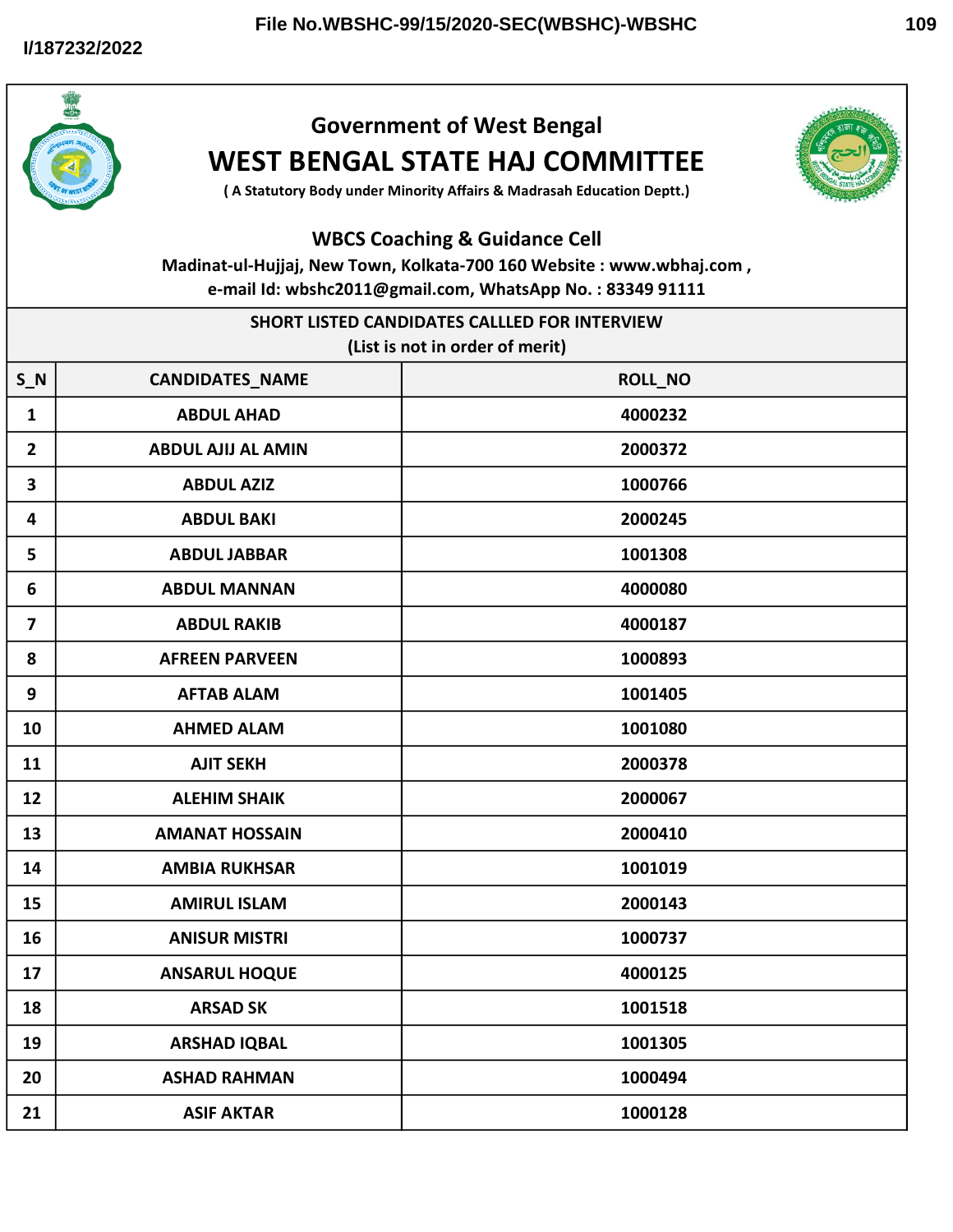**I/187232/2022**

| <b>SHORT LISTED CANDIDATES CALLLED FOR INTERVIEW</b><br>(List is not in order of merit) |                          |         |
|-----------------------------------------------------------------------------------------|--------------------------|---------|
| $S_N$                                                                                   | <b>CANDIDATES_NAME</b>   | ROLL_NO |
| 22                                                                                      | <b>ASIF IKBAL SK</b>     | 2000532 |
| 23                                                                                      | <b>ASIF IQUBAL</b>       | 4000092 |
| 24                                                                                      | <b>ATAHAR ALI</b>        | 1000447 |
| 25                                                                                      | <b>AYAZ AHMED KHAN</b>   | 1000633 |
| 26                                                                                      | <b>AZIJUL GAYEN</b>      | 1000132 |
| 27                                                                                      | <b>DISHA KHATUN</b>      | 2000517 |
| 28                                                                                      | <b>EBRAHIM SEKH</b>      | 1000574 |
| 29                                                                                      | <b>EHTASHAM RAGHIB</b>   | 1000796 |
| 30                                                                                      | <b>FATIMA SIDDIQUI</b>   | 1000914 |
| 31                                                                                      | <b>FOWZIA KHANAM</b>     | 2000563 |
| 32                                                                                      | <b>GIYASUDDIN SHAIKH</b> | 1000438 |
| 33                                                                                      | <b>GOLAM MOSTAFA</b>     | 4000189 |
| 34                                                                                      | <b>GULREZ ANWAR</b>      | 1000797 |
| 35                                                                                      | <b>HABIBULLA MOLLA</b>   | 1000134 |
| 36                                                                                      | <b>HABIBUR MONDAL</b>    | 2000520 |
| 37                                                                                      | <b>HAIDAR ALI</b>        | 4000073 |
| 38                                                                                      | <b>HASINUL KARIM</b>     | 1001115 |
| 39                                                                                      | <b>IFTEKAR AJAM</b>      | 1001249 |
| 40                                                                                      | <b>IMRAN MONDAL</b>      | 2000582 |
| 41                                                                                      | <b>JANEHAR KHATUN</b>    | 2000073 |
| 42                                                                                      | <b>JASIM SEKH</b>        | 1000120 |
| 43                                                                                      | <b>KABIR SK</b>          | 2000453 |
| 44                                                                                      | <b>KAJI ABDUL KARIM</b>  | 4000091 |
| 45                                                                                      | <b>KAWSAR ALI</b>        | 1001044 |
| 46                                                                                      | <b>KAZI ASIF HOSSAIN</b> | 2000196 |
| 47                                                                                      | <b>LELIN SARKAR</b>      | 4000186 |
| 48                                                                                      | <b>MAHABUB UL HASSAN</b> | 1000757 |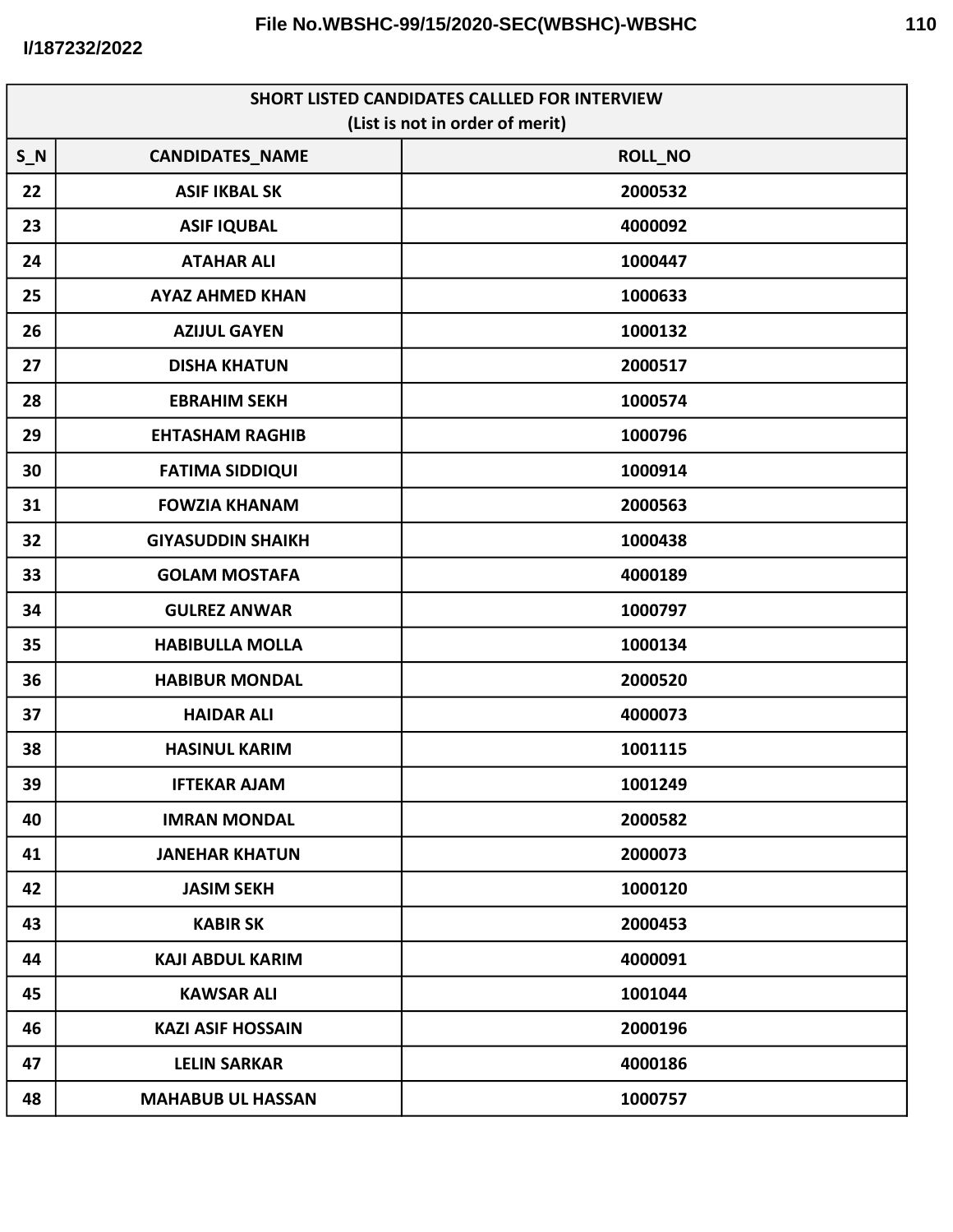| <b>SHORT LISTED CANDIDATES CALLLED FOR INTERVIEW</b> |                             |                |  |
|------------------------------------------------------|-----------------------------|----------------|--|
| (List is not in order of merit)                      |                             |                |  |
| $S_N$                                                | <b>CANDIDATES_NAME</b>      | <b>ROLL_NO</b> |  |
| 49                                                   | <b>MAKSUD AHMED MALLICK</b> | 1000056        |  |
| 50                                                   | <b>MALLIKA KHATUN</b>       | 1001087        |  |
| 51                                                   | <b>MAMUNOOR RASHID KHAN</b> | 1000343        |  |
| 52                                                   | <b>MARUF HOSSAIN</b>        | 2000376        |  |
| 53                                                   | <b>MASUM REJA</b>           | 2000454        |  |
| 54                                                   | <b>MD ABRAR CHOWDHURY</b>   | 1001468        |  |
| 55                                                   | <b>MD AIYUB ALAM</b>        | 1001428        |  |
| 56                                                   | <b>MD AKBAR ALAM</b>        | 1000340        |  |
| 57                                                   | <b>MD ALI HUSSAIN</b>       | 1001523        |  |
| 58                                                   | <b>MD ALIF SHEIKH</b>       | 1000296        |  |
| 59                                                   | <b>MD ASHIKUL ISLAM</b>     | 2000601        |  |
| 60                                                   | <b>MD ASIF IQBAL</b>        | 1000334        |  |
| 61                                                   | <b>MD AZHARUDDIN</b>        | 1000769        |  |
| 62                                                   | <b>MD FAIYAZ AHMED</b>      | 1001314        |  |
| 63                                                   | <b>MD IRFAN ZAMAN</b>       | 1000047        |  |
| 64                                                   | <b>MD JAVED AKHTAR</b>      | 1000290        |  |
| 65                                                   | <b>MD JAVED KHAN</b>        | 1000809        |  |
| 66                                                   | <b>MD KHALID</b>            | 1001235        |  |
| 67                                                   | <b>MD KOUSAR IMAM</b>       | 1000333        |  |
| 68                                                   | <b>MD MOJAMMEL HOQUE</b>    | 1000988        |  |
| 69                                                   | <b>MD MOSARRAF HOSSAIN</b>  | 4000137        |  |
| 70                                                   | <b>MD NADEEM KHAN</b>       | 1000477        |  |
| 71                                                   | <b>MD NASIMUL HOQUE</b>     | 1000534        |  |
| 72                                                   | <b>MD NESAR KHALED</b>      | 4000152        |  |
| 73                                                   | <b>MD NIZAMUDDIN BISWAS</b> | 1001079        |  |
| 74                                                   | <b>MD NURE JAMAN</b>        | 2000450        |  |
| 75                                                   | <b>MD RAEES ALAM</b>        | 1000269        |  |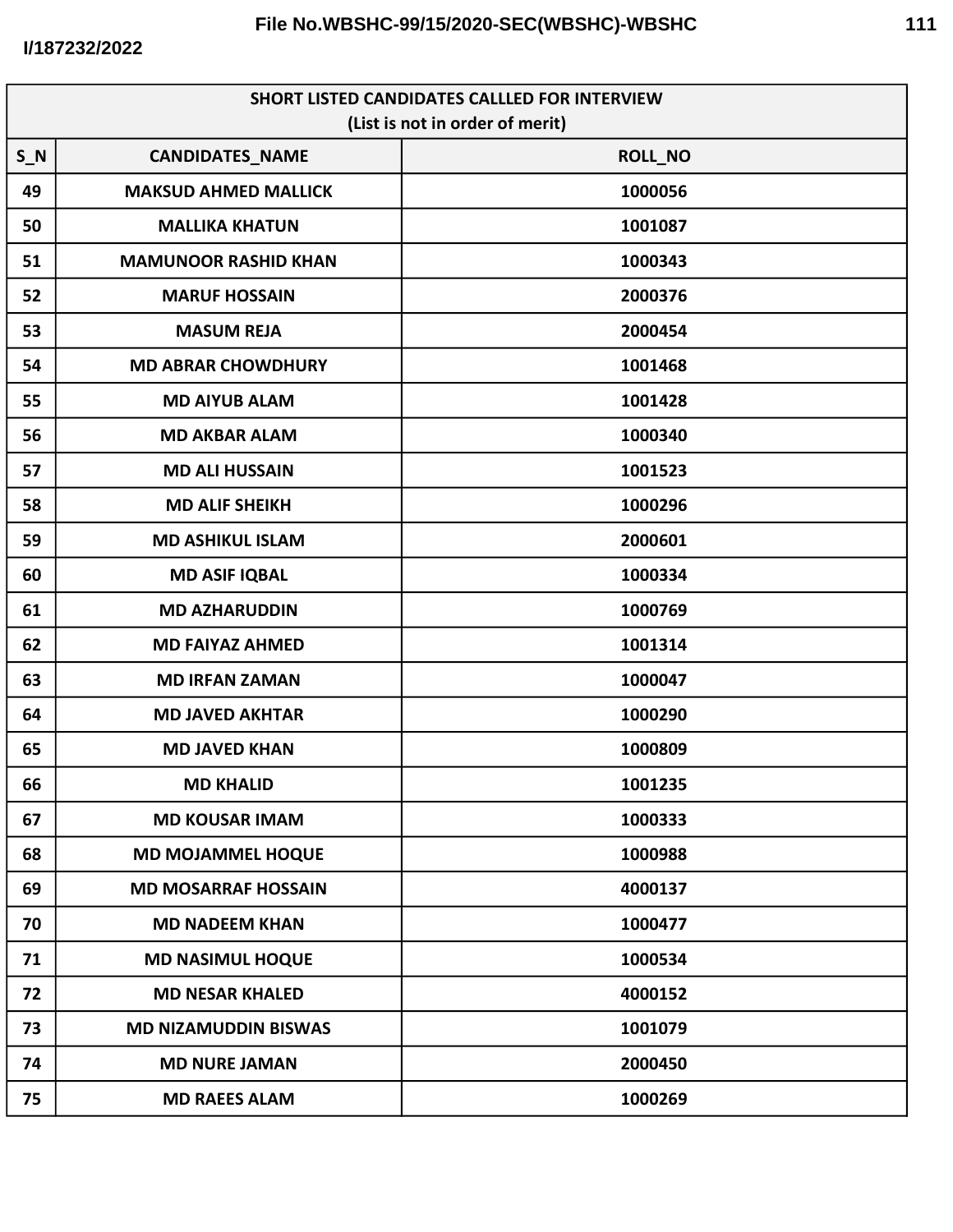| <b>SHORT LISTED CANDIDATES CALLLED FOR INTERVIEW</b> |                             |         |
|------------------------------------------------------|-----------------------------|---------|
| (List is not in order of merit)                      |                             |         |
| $S_N$                                                | <b>CANDIDATES_NAME</b>      | ROLL_NO |
| 76                                                   | <b>MD RAZA SAQUIB</b>       | 1000564 |
| 77                                                   | <b>MD SAMIUL HOQUE</b>      | 1000010 |
| 78                                                   | <b>MD SANAULLA SK</b>       | 1000385 |
| 79                                                   | <b>MD SARIF AHAMAD</b>      | 4000176 |
| 80                                                   | <b>MD SHAKER ALI</b>        | 1000117 |
| 81                                                   | <b>MD TAJIMUL ISLAM</b>     | 4000197 |
| 82                                                   | <b>MEHEBUR RAHAMAN</b>      | 2000249 |
| 83                                                   | <b>MEHEMUD ALI</b>          | 1000901 |
| 84                                                   | <b>MINARUL ISLAM</b>        | 2000130 |
| 85                                                   | <b>MOAZ AHMED</b>           | 1000145 |
| 86                                                   | <b>MOSTAK ALI ANSARI</b>    | 2000200 |
| 87                                                   | <b>MULAK CHAND SK</b>       | 2000090 |
| 88                                                   | <b>MUNSHI HASINA KHATUN</b> | 3000054 |
| 89                                                   | <b>MUSARRAT NAHID</b>       | 1001051 |
| 90                                                   | <b>MUSTAK AHMED</b>         | 1001278 |
| 91                                                   | <b>NAIMUL SHAIKH</b>        | 2000141 |
| 92                                                   | <b>NASIM ALI MONDAL</b>     | 1001095 |
| 93                                                   | <b>NASIMA BANU</b>          | 1000778 |
| 94                                                   | <b>NISHAT AFRIN</b>         | 1001247 |
| 95                                                   | <b>NUR MAHAMMAD SK</b>      | 2000295 |
| 96                                                   | <b>OMEJA PARVIN</b>         | 1000455 |
| 97                                                   | <b>OSMAN GANI</b>           | 2000386 |
| 98                                                   | <b>QUEEN MANDAL</b>         | 2000483 |
| 99                                                   | <b>RAFIKUL ISLAM</b>        | 1000676 |
| 100                                                  | <b>RAIHAN MANDAL</b>        | 1000545 |
| 101                                                  | <b>RASIKUL ISLAM</b>        | 2000101 |
| 102                                                  | <b>RAYEES KAUSAR</b>        | 1000779 |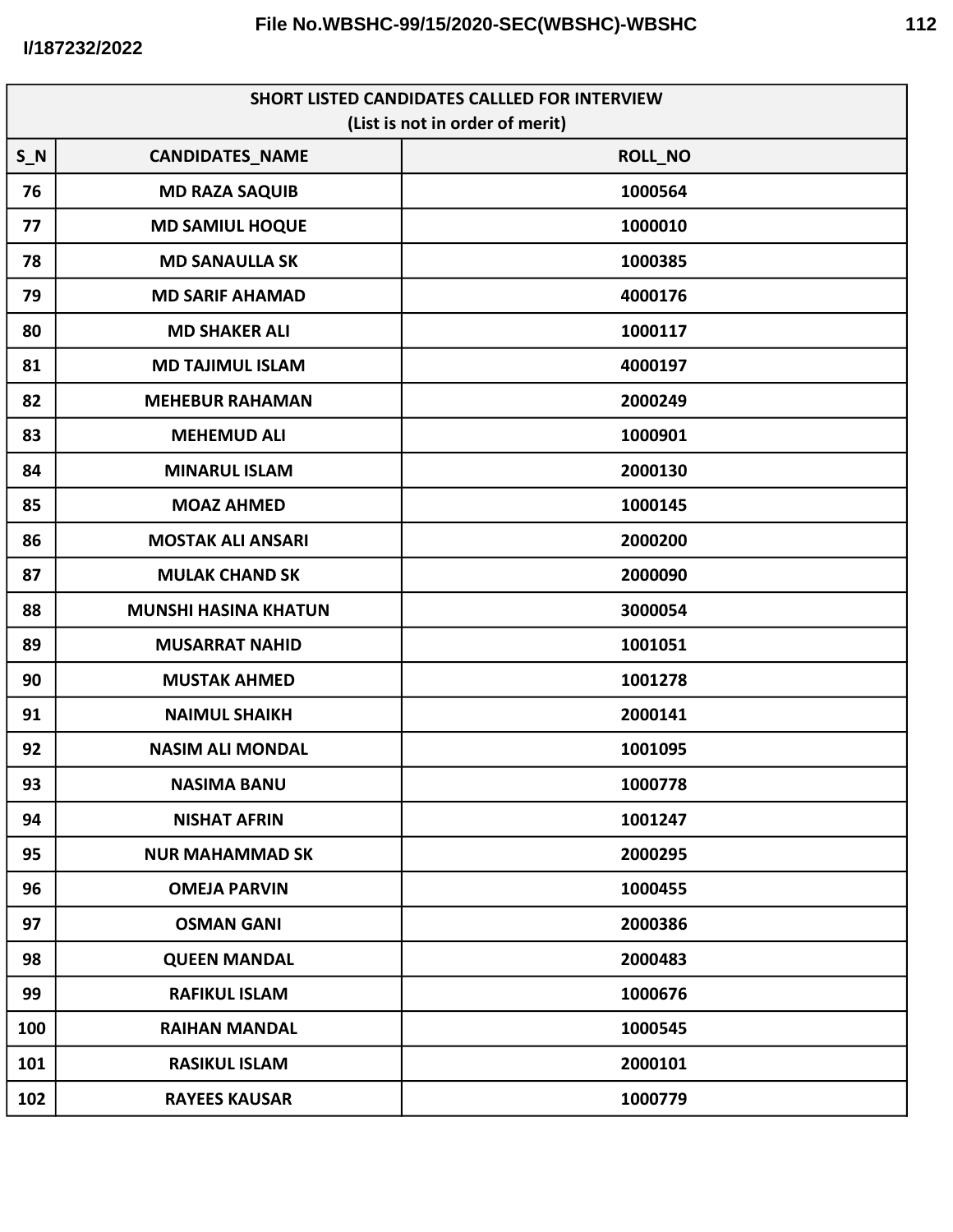| SHORT LISTED CANDIDATES CALLLED FOR INTERVIEW<br>(List is not in order of merit) |                         |                |  |
|----------------------------------------------------------------------------------|-------------------------|----------------|--|
| $S_N$                                                                            | <b>CANDIDATES_NAME</b>  | <b>ROLL_NO</b> |  |
| 103                                                                              | <b>REBEKA SULTANA</b>   | 1000804        |  |
| 104                                                                              | <b>RIYA GAIN</b>        | 1000493        |  |
| 105                                                                              | <b>RUKAIYA SULTANA</b>  | 2000122        |  |
| 106                                                                              | <b>RUKSANA KHATUN</b>   | 1000805        |  |
| 107                                                                              | <b>RUKSAR KHATUN</b>    | 1000154        |  |
| 108                                                                              | <b>SABRATI ANSARY</b>   | 5000042        |  |
| 109                                                                              | <b>SABURA KHATUN</b>    | 1000537        |  |
| 110                                                                              |                         |                |  |
|                                                                                  | <b>SADAB ASHRAF</b>     | 1001165        |  |
| 111                                                                              | <b>SADDAM GAZI</b>      | 1000476        |  |
| 112                                                                              | <b>SADIYA SANA ALI</b>  | 1000855        |  |
| 113                                                                              | <b>SAIFUDDIN MIDDA</b>  | 1000425        |  |
| 114                                                                              | <b>SAIMA AMBREEN</b>    | 1000947        |  |
| 115                                                                              | <b>SAIN ISLAM</b>       | 2000427        |  |
| 116                                                                              | <b>SAMIM AKTAR</b>      | 2000303        |  |
| 117                                                                              | <b>SAMIM MOLLA</b>      | 1000363        |  |
| 118                                                                              | <b>SAMIM SARWAR</b>     | 1000897        |  |
| 119                                                                              | <b>SAMIMUDDIN MOLLA</b> | 1000437        |  |
| 120                                                                              | SAMIUL AZIM Mia         | 1000844        |  |
| 121                                                                              | <b>SANJIDA PARVEEN</b>  | 1001387        |  |
| 122                                                                              | <b>SARIFUL ISLAM</b>    | 1000609        |  |
| 123                                                                              | <b>SARWAR ALAM</b>      | 1000842        |  |
| 124                                                                              | <b>SHAHIDUL PASHA</b>   | 1000717        |  |
| 125                                                                              | <b>SHAHRUKH NIZAM</b>   | 1000636        |  |
| 126                                                                              | <b>SHAKILUR RAHAMAN</b> | 1000496        |  |
| 127                                                                              | <b>SIRAJ UD DOULA</b>   | 4000076        |  |
| 128                                                                              | <b>SK AKBAR</b>         | 1000356        |  |
| 129                                                                              | <b>SK FIROJ ALI</b>     | 1001438        |  |
| 130                                                                              | <b>SK JAHIRUDDIN</b>    | 1000563        |  |